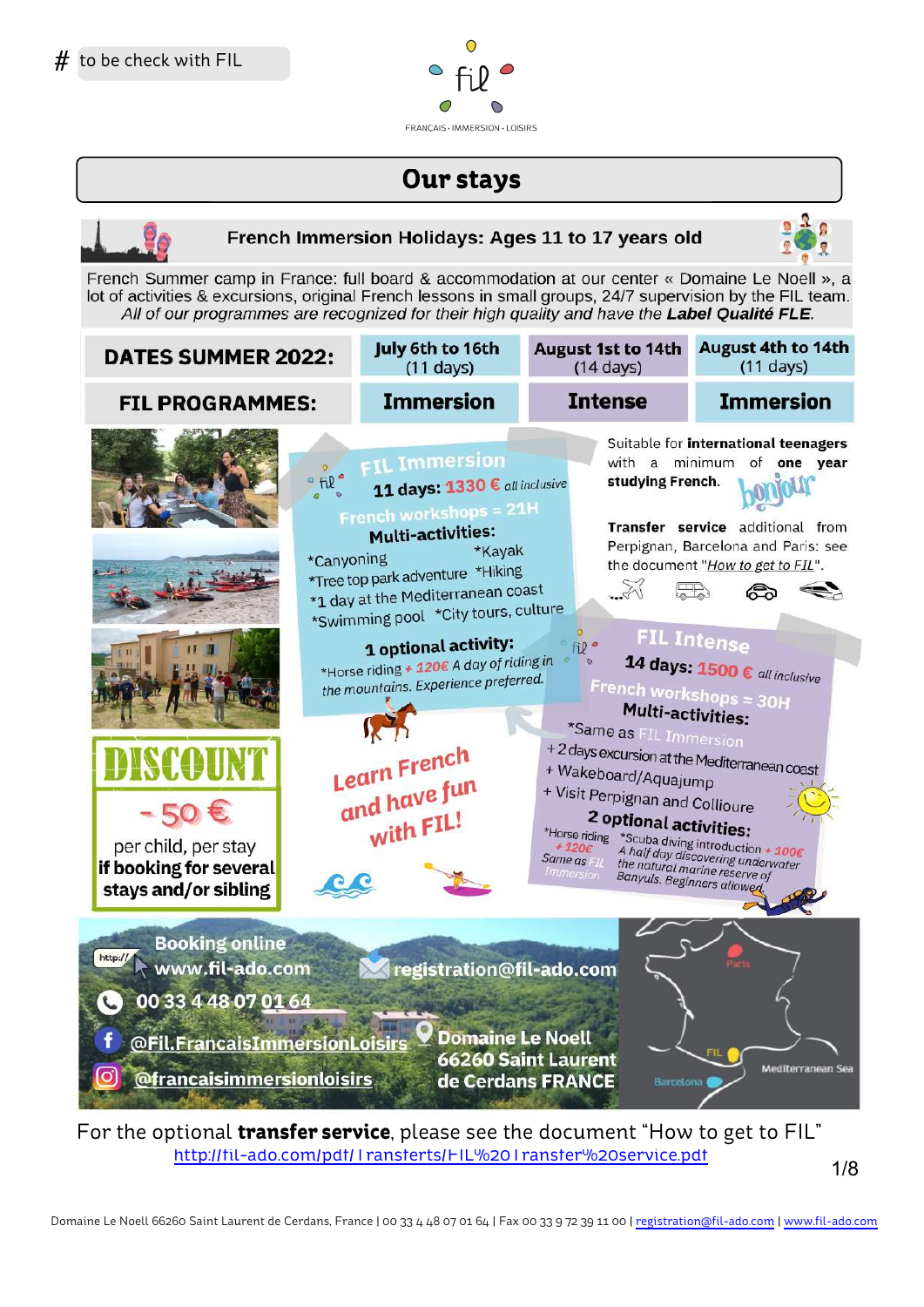

# **List of documents to be sent**

| - by post to:<br>FIL - Français Immersion Loisirs<br>Domaine Le Noell<br>66260 Saint Laurent de Cerdans<br><b>FRANCE</b><br><b>- or by e-mail:</b> registration@fil-ado.com                                                                                               |
|---------------------------------------------------------------------------------------------------------------------------------------------------------------------------------------------------------------------------------------------------------------------------|
| . The <b>deposit</b> or the full amount to reserve the place                                                                                                                                                                                                              |
| ] then the <b>balance</b> to be paid by<br>by bank transfer:                                                                                                                                                                                                              |
| <b>IBAN</b>                                                                                                                                                                                                                                                               |
| Compte $N^{\circ}$ 08013398453 Français Immersion Loisirs<br>Bank: CREDIT COOPERATIF, 10 BLD SVOB 56105 Lorient FRANCE<br><b>IBAN: FR76 4255 9100 0008 0133 9845 307 SWIFT: CCOPFRPP</b>                                                                                  |
| Please mention on the transer order:                                                                                                                                                                                                                                      |
| $\#$ to be check with<br>FIL                                                                                                                                                                                                                                              |
| (Any bank charges will be due to the client.)                                                                                                                                                                                                                             |
| Registration Form to be completed and signed: by the participant and the responsible person                                                                                                                                                                               |
| Medical Form to be completed on line and signed: http://fil-ado.com/pdf/Medical/M%C3%Agdical_FIL_ENG%20-.pdf<br>+ <b>medical prescriptions</b> of any medicines carried by the child, even if it is paracetamol, ibuprofene or topical<br>applications (legal obligation) |
| ] A copy of the participant's <b>vaccine card</b> or a medical certificate attesting that the<br>vaccines are up to date (legal obligation for Diphtheria, Tetanus & Polio)                                                                                               |
| <b>Swimming certificate</b> authorized by a professional (e.g Swimming Instructor), obligatory for all watersports<br>(legal obligation)                                                                                                                                  |
| $\Box$ A copy of the participant's proof of ID (legal obligation)                                                                                                                                                                                                         |
| $\overline{\phantom{x}}$ 2 passport sized photographs                                                                                                                                                                                                                     |
| <b>Arrival / departure details</b> = please send this to us ASAP.                                                                                                                                                                                                         |

**Optional activities:** if Scubadiving (medical + parental form) and if horse backriding (level)

**We can help you to choose the best way to travel to FIL**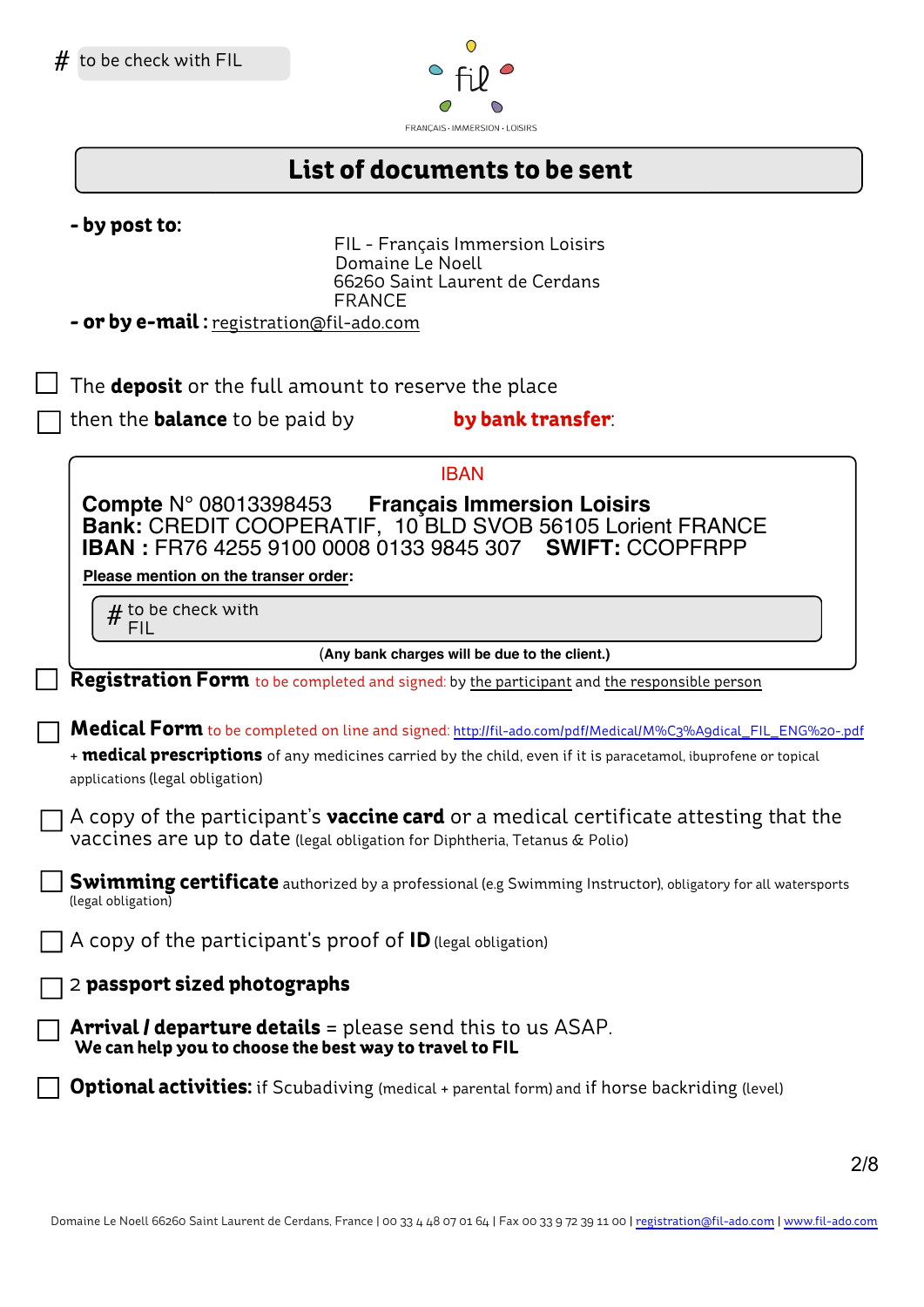

# **GÉNÉRAL CONDITIONS**

### **BOOKING**

Please send us your pre-registration form: fill it in online through our website or download it. Return this form to our central booking office (see contacts below). After completing the pre-registration form, you will receive the registration pack by email.

- Your registration will be recorded and valid as soon as receive the deposit (see the amount on the order-form).

- Several days before the beginning of the stay you will receive all the practical informations.

-The full payment of the balance must be paid 30 days before the beginning of the stay. (if you register within the month before the the stay, you are required to pay the whole amount of the stay.

### - **Any bank charges incurred are due to the client.**

### **IMPORTANT INFORMATION**

- The number of participants per programme is limited.

- FIL has the right to cancel a stay or refuse a registration. In that case, FIL will reimburse you from the amount of money already received.

- If for reasons beyond our control, an activity cannot be performed, FIL reserves the right to cancel or replace it with a comparable activity.

- FIL declines any responsibility or liabilities for a loss or forgotten items even for valuables ( smartphones, speakers, money, jewellery, etc.) - It is forbidden to bring laptops, tablets... If the participant brings one of those items for use during the journey, the item must be left at the Director's office during the stay.

- It may be necessary to regulate the use of mobile phones during the stay for the good of the participant and the group. - You must provide all the necessary items specified on the "**list of documents to be sent"** in order to provide FIL with all that is required to ensure the proper monitoring of each participant at least 30 days before the stay.

-Health: You must provide a Drs prescription for all medicines which are then for personal use only as prescribed. In no instance can a participant give any of their personally prescribed medicines to anyone else.

- The participant will be responsible for complying with the security regulations, the regulations governing the obtaining of a visa, and the health regulations required to enter and stay in France. Under no circumstances will FIL be held liable for any notice of refusal to enter or stay in France **given to a participant.** Information relating to the regulations governing security, health and obtainig a visa can be obtained from the French<br>Embassy or Consulate in the participant's home country. No reimbursement will refused permission to enter or stay in France by his/her own fault. FIL will provide a letter of invitation for the visa application following receipt of the payment in full for the language course.

### **PARTICIPANT'S COMMITMENT**

-The participant commits to :

- 1. express himself / herself in French; 2. contribute to the good atmosphere of the group;
- 3. following the instructions and respecting the persons, the animals the equipment;
- 4. use connected devices reasonably and view only age-appropriate content; **no showing other participants content that is not of their age.**
- 5. respecting the integrity and privacy of others and always adhere to the principle of consent;
- 6. no smoking without parental permission;
- 7. no possession, consumation, sale or puchase of alcoholic beverages or drugs.

In case of non-compliance with these rules, FIL has the right to send the participant home at his parents / responsible persons expense.

#### **TERMS OF CANCELLATION**

In case of cancellation from your side, you will owe FIL :

- If you need to cancel more than 60 days before the beginning of the stay: you will owe FIL 60 Euros for administrative costs
- If you need to cancel between 30 and 59 days before the beginning of the stay: you will owe FIL the advance payment of 400 Euros per stay
- If you need to cancel from 29 days before the beginning of the stay: you will owe FIL the entire amount
- Any stay interrupted or altered during your stay at FIL will not give rise to any refund. The return transport is the responsibility of the family.
- A cancellation must be made in writing (email, fax or by post)
- If you arrange for an alternative person to take your place you will not have to pay any cancellation fee.
- FIL highly recommends you subscribe to a travel insurance that covers cancellation of the stay.

#### **INSURANCE**

For its participants and the FIL team, FIL has subscribed to a liability insurance (third party damage) which can cover some expenses in result of an accident which happened during the stay but will not replace in any case your personal medical / travel insurance. Our insurance does not include the risk of lost and damaged baggage either. FIL highly recommends you subscribe to a personal worldwide travel insurance protection in order to cover treatment expenses which result from accident or disease which occurs during the stay, eventual compensations in case of cancellation or early return back home.

FIL will not reimburse activities the participant could have missed during his stay (for medical reason or other).

#### **PRIVACY POLICIES**

FIL - Français Immersion Loisirs, reserves the right to use pictures taken during the stays for its publications. The customers can let us know by any written way-until the end of the stay- if they disagree with the publication of pictures on which they appear.

The gathered information is used for internal computer treatment meant for subscriptions and for the organisation of the language course. Only the administrative staff and the teachers of FIL - Français Immersion Loisirs (Non-Profit Organizations Law of 1901) have access to this information. According to the European law "Information Technology and Liberties" - n°2018-493 June the 20th 2018 - you have the right of access, rectification, deletion, opposition and modification of the information which concerns you. If you want to use your right and obtain communication of this information, please contact FIL - Français Immersion Loisirs, Domaine Le Noell 66260 Saint Laurent de Cerdans, France.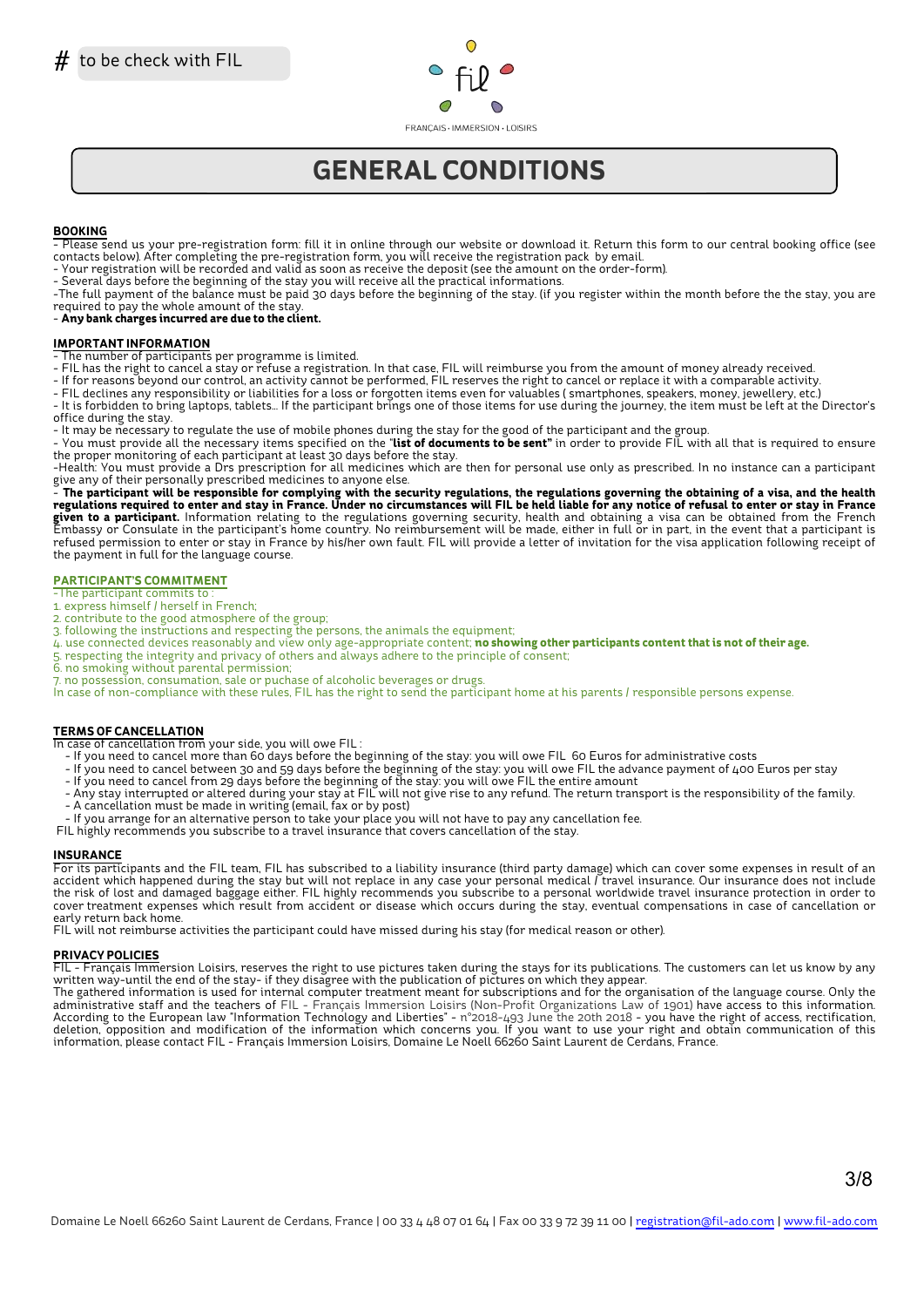

\*Document to be sent

| Participant                | Registration form for a French language holiday |                   |                    |                                                                                |  |
|----------------------------|-------------------------------------------------|-------------------|--------------------|--------------------------------------------------------------------------------|--|
| Family name                |                                                 |                   |                    | Gender                                                                         |  |
| First name                 |                                                 |                   |                    | Program                                                                        |  |
| Date of birth              |                                                 |                   | Height (cm)        | Weight (kg)                                                                    |  |
| Address                    |                                                 |                   |                    |                                                                                |  |
| Address line 2             |                                                 |                   |                    |                                                                                |  |
| Postcode                   |                                                 | City              |                    |                                                                                |  |
| Country                    |                                                 |                   |                    |                                                                                |  |
| Cellphone                  |                                                 |                   |                    |                                                                                |  |
| E-mail                     |                                                 |                   |                    |                                                                                |  |
| First language             |                                                 |                   |                    |                                                                                |  |
| How will he/she travel?    |                                                 |                   |                    |                                                                                |  |
| Code of camp               |                                                 |                   |                    |                                                                                |  |
| Date of camp               |                                                 |                   |                    |                                                                                |  |
| Level in French            |                                                 |                   |                    |                                                                                |  |
| Orale comprehension        |                                                 |                   | Orale expression   |                                                                                |  |
| Written comprehension      |                                                 |                   | Written expression |                                                                                |  |
| <b>CEFR</b> level          |                                                 |                   |                    |                                                                                |  |
| <b>Specific Activities</b> |                                                 | Programme French: |                    |                                                                                |  |
| Optional activity          |                                                 |                   |                    | If horse back riding tell us your level:<br>Beginner - Intermediate - Advanced |  |
| <b>References</b>          |                                                 |                   |                    |                                                                                |  |
| How did you hear about FIL |                                                 |                   |                    |                                                                                |  |
| Similar language camp at   |                                                 |                   |                    |                                                                                |  |
| Similar language camp date |                                                 |                   |                    |                                                                                |  |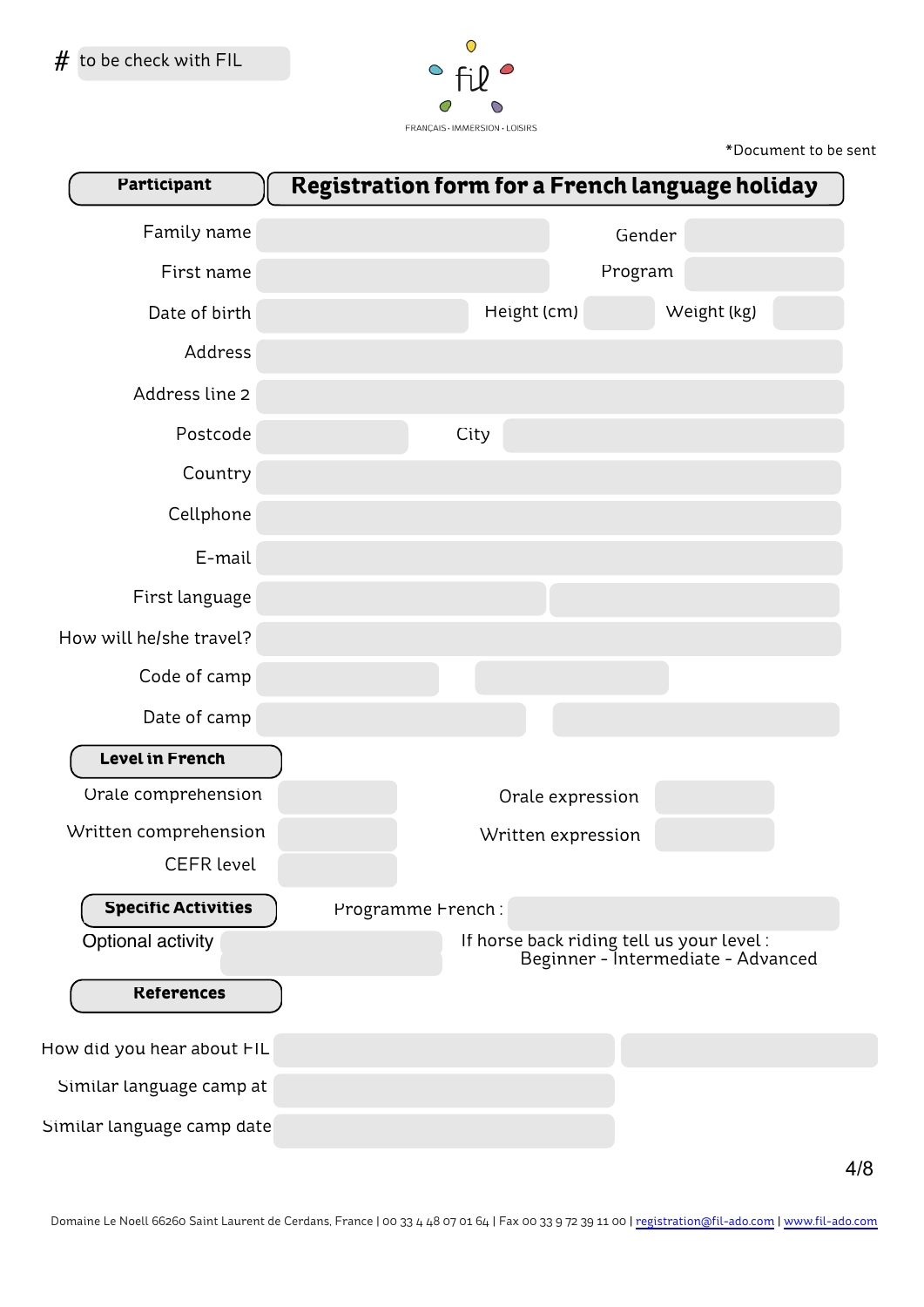

| Responsible person |           | *Document to be sent |
|--------------------|-----------|----------------------|
| Responsible person |           |                      |
| Family name        |           |                      |
| First name         |           |                      |
| Landline number    | Cellphone |                      |
| Fax number         |           |                      |
| Parents email      |           |                      |
| Contact language   |           |                      |
| Remarks            |           |                      |
|                    |           |                      |
|                    |           |                      |
|                    |           |                      |
|                    |           |                      |

As part of our stays, we offer the participants the option to take back home the contact details of his/her friends from their group. If you do not agree to this please tick the box bellow:

O **I do not authorise FIL** to give my son/ daughter's contact details (name, address, e-mail to his/her group friends).

## AGREEMENT AND SIGNATURE

We hereby declare we have read and agree with the order form received. The full balance will be paid at the latest 30 (thirty) days before the start of the camp.

We have attentively read the general conditions and we are in agreement with all the elements mentioned. We confirm the inscription of

Date : Place:

Responsible person:

Signature : ....................................................................

Participant:

Signature : ....................................................................

6/9 5/8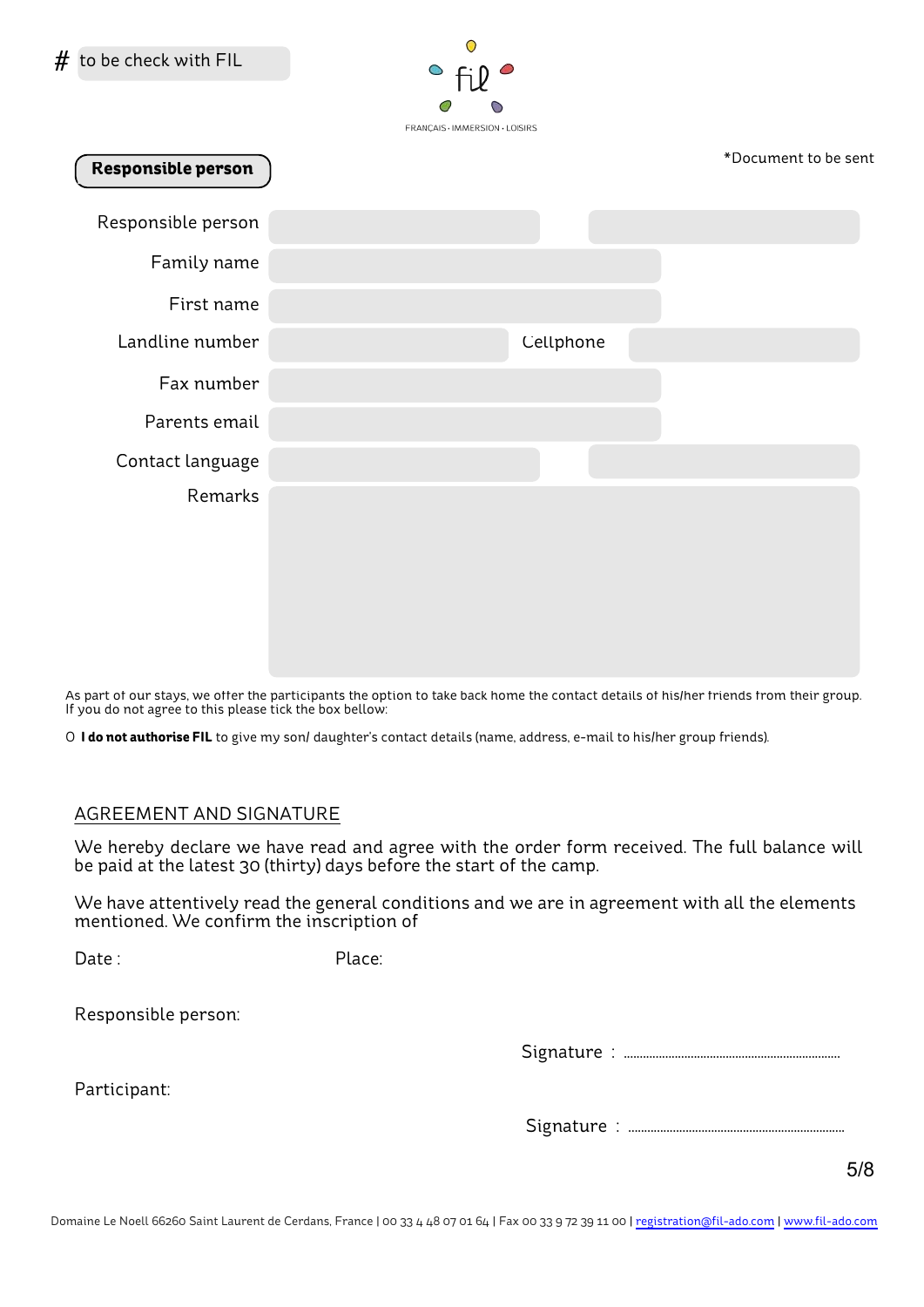

\*Document to be sent

# **SWIMMING CERTIFICATE**

\*\*\*compulsory\*\*\*

to practice any watersports (kayaking, canyoning, wakeboarding, aquajumping)

Your child is registered for a stay at our language camp FIL. He/she will participate in out-door activities including watersports. According to the French law you need to procure a certifcate called «PREVIOUS TEST FOR NAUTICAL AND AQUATIC ACTIVITIES IN A SUMMER CAMP» delivered by a swimming instructor (school / swimming-pool).

Or you can enclose an equivalent swimming certificate demonstrating the participant's ability to swim 25 meters.

In case this certifcate is not received, FIL and its partners will refuse your child participation in all our watersports.

| <b>SWIMMING CERTIFICATE</b><br>(to be completed by a swimming instructor)                                                                                                                                                                                                             |            |       |  |  |  |
|---------------------------------------------------------------------------------------------------------------------------------------------------------------------------------------------------------------------------------------------------------------------------------------|------------|-------|--|--|--|
|                                                                                                                                                                                                                                                                                       |            |       |  |  |  |
|                                                                                                                                                                                                                                                                                       |            |       |  |  |  |
|                                                                                                                                                                                                                                                                                       |            |       |  |  |  |
|                                                                                                                                                                                                                                                                                       |            |       |  |  |  |
| Can swim 25 meters distance and pass under a non straight line without showing any signs<br>of panic.<br>This test has been conducted in a 1.8 meter deep pool and the participant has also proven<br>they can jump in a voluntary back drop, a jump or a dive without a life-jacket. |            |       |  |  |  |
| Date:                                                                                                                                                                                                                                                                                 | Signature: |       |  |  |  |
|                                                                                                                                                                                                                                                                                       |            | Stamp |  |  |  |
|                                                                                                                                                                                                                                                                                       |            |       |  |  |  |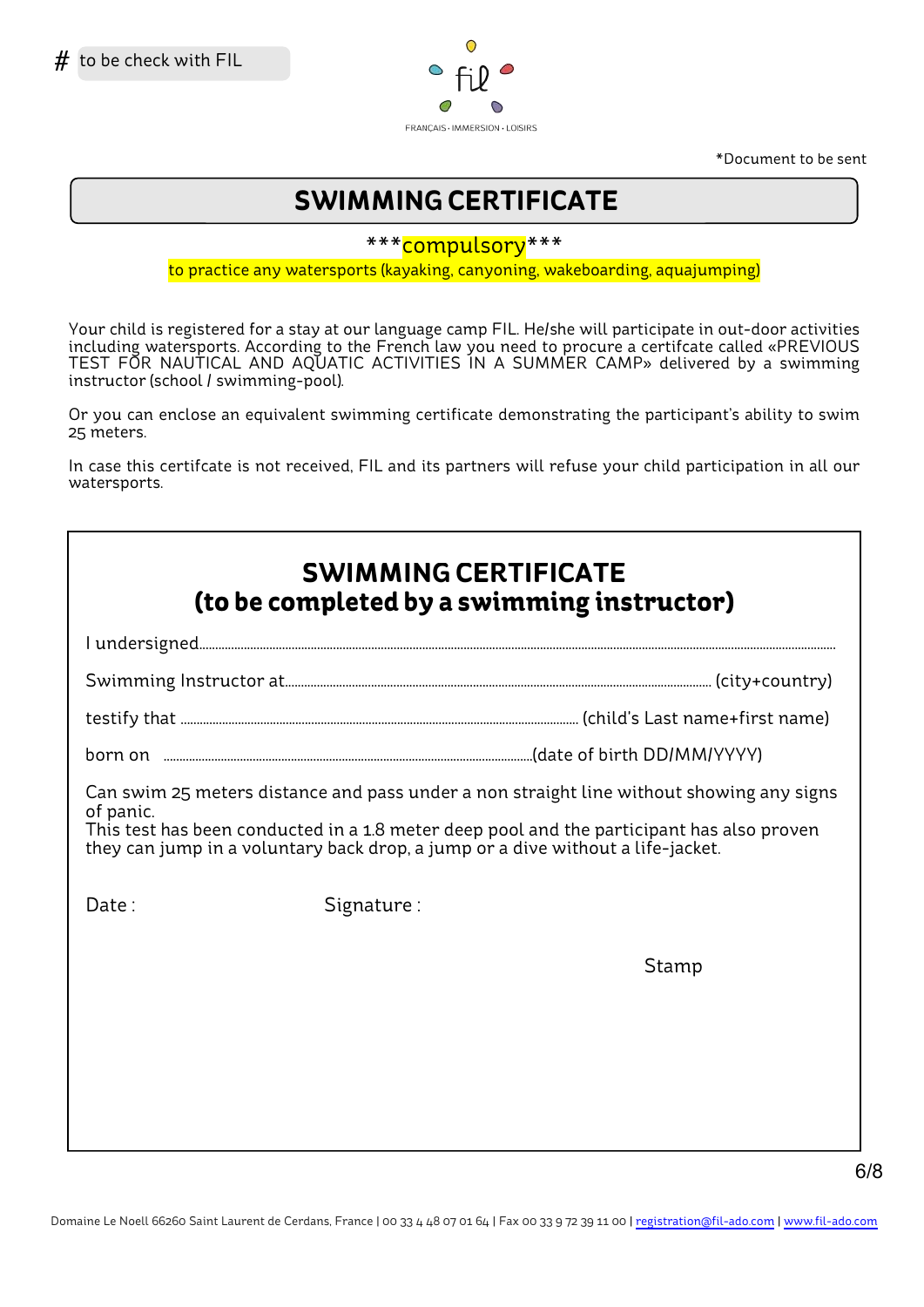

\*Document to be sent

**Arrival / departure details**

We ask you to firstly read the online doccument "**How to get to FIL"** regarding our transfer services and please contact us prior to booking your tickets: http://fil-ado.com/pdf/Transferts/FIL%20Transfer%20service.pdf

Participant's name *.............................................................................................*

 $\blacksquare$  ARRIVAL on :

*□* by car with family / friends *(between 16h and 18h)*.

- *□* by train with FIL from: Paris Gare du Nord *(12h)* / Paris Gare de Lyon *(13h), (+120€).*
- *□* by train alone arriving at Perpignan *(20h), (+45€).*
- *□* by plane at Barcelona airport (*landing between 13h and 15h), (+65€).*
- please indicate if you have booked the transport company service for an **Unaccompanied Minor (UM)** *□* YES (We will then send you the ID of the person who will pick-up your child) *□* NO

Arrival time: ................................................................................................................................................................................................................. Flight / Train number: ......................................................................................................................................................................................... From/To: ..........................................................................................................................................................................................................................

If plane: Airline: ..........................................................................................................................................................................................................

and the arrival's terminal hall *(FIL prefers the Terminal 1 at Barcelona)* : ....................................................................

## **° DEPARTURE on :**

*□* by car with family / friends *(between 9h and 11h)*.

*□* by train with FIL to: Paris Gare de Lyon *at 15:53 on the platform* / Paris Gare du Nord *(between 17h and 18h), (+120€).*

*□* by train alone leaving from Perpignan railway station *(at 10:15), (+45€).*

- *□* by plane from Barcelona airport (*take off between 13h and 15h), (+65€).*
- please indicate if you have booked the transport company service for **Unaccompanied Minor (UM)** *□* YES (+50 Euros) *□* NO

### **NB : According to the schedules, you will benefit from the group or the individual transfer prices.**